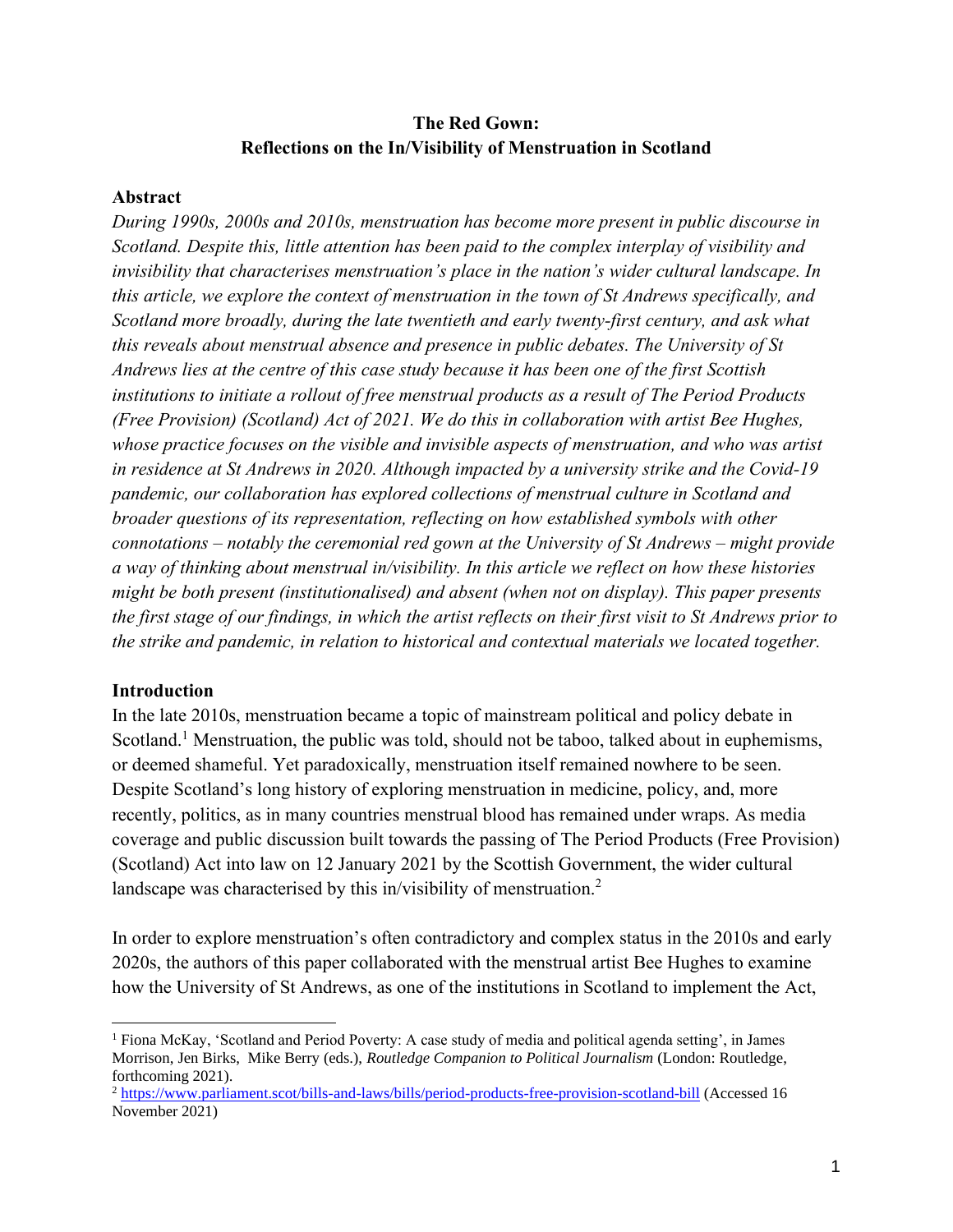has responded to this imperative, and how this response links to longer histories in menstruation's in/visibility in both the town of St Andrews and Scotland as a country. Hughes's artist residency in St Andrews, which occurred before the 2020 strikes called by the University and College Union (UCU), and the emergence of the Covid-19 pandemic in March that year, relates to their longstanding practice of producing menstrual art.<sup>3</sup> This provides a through-line in what follows for analysing the paradox of menstrual in/visibility, from the logistics of implementing the Bill's requirements on the ground, to the wider engagements – or rather lack of – in visual art and cultural in Scotland which formed the context for the Act.

To underline the ways in which menstruation interlinks with other issues, the artist's prepandemic visit to St Andrews included meetings with groups that had been affected by menstrual stigma or policy both historically and recently. We met with the Estates team to talk about sanitary bins, cleaning, and the practical roll-out of the new Scottish law. We talked to members of the University Feminist Society and LGBTQ+ student groups to understand barriers for women, non-binary, and trans menstruators when trying to access products. We met with scholars who researched menstruation, and visited the University's museums. We observed what types of products were available in the local shops and in campus bathrooms. We talked with the busy organiser of the town's only foodbank, who knew how 'Period Poverty' (and poverty in general) was affecting the local community.<sup>4</sup>

Reflecting on these conversations and observations, the artist had hoped to make a work of menstrual art, while we collectively began investigating the longer histories – both traceable and occluded – of menstrual art and culture in St Andrews and Scotland. The project was initially conceived in a cyclical model, involving independent work punctuated with regular and collaborative interventions when the artist could be 'in residence'. However, the UCU strikes and Covid-19 pandemic of March 2020 put a stop to this plan, and our methodologies shifted in response.<sup>5</sup> Against a background of absences of 'normal' public life instituted through public health measures, we realigned the project towards the many hidden aspects of menstrual experiences amongst people who menstruate and those who were tasked with implementing the rollout of the Act.

<sup>3</sup> For an initial reflection see Bee Hughes, Camilla Mørk Røstvik and Catherine Spencer, 'Blood Lines: Researching Menstrual Histories During a Pandemic,' 17 February 2021, [https://centreforcontemporaryart.wp.st](https://centreforcontemporaryart.wp.st-andrews.ac.uk/2021/02/17/blood-lines-researching-menstrual-histories-during-a-pandemic/)[andrews.ac.uk/2021/02/17/blood-lines-researching-menstrual-histories-during-a-pandemic/](https://centreforcontemporaryart.wp.st-andrews.ac.uk/2021/02/17/blood-lines-researching-menstrual-histories-during-a-pandemic/) (Accessed 16 November 2021).

<sup>4</sup> All individuals interviewed for this project were briefed via email beforehand and during our meetings. They were asked if they had questions or concerns about the project throughout, and none requested anonymity.

<sup>&</sup>lt;sup>5</sup> In February 2020 the University and College Union (UCU) announced 14 days of strike action as part of a longrunning dispute over pensions and a platform known as the Four Fights (casualisation, equality, pay, and workload): [https://www.ucu.org.uk/article/10621/UCU-announces-14-strike-days-at-74-UK-universities-in-February-and-](https://www.ucu.org.uk/article/10621/UCU-announces-14-strike-days-at-74-UK-universities-in-February-and-March)

[March](https://www.ucu.org.uk/article/10621/UCU-announces-14-strike-days-at-74-UK-universities-in-February-and-March) (Accessed 16 November 2021). In mid-March 2021 the University of St Andrews reported its first case of Covid-19, and university buildings closed shortly after. [https://www.bbc.co.uk/news/uk-scotland-edinburgh-east](https://www.bbc.co.uk/news/uk-scotland-edinburgh-east-fife-51872202)[fife-51872202](https://www.bbc.co.uk/news/uk-scotland-edinburgh-east-fife-51872202) (Accessed 16 November 2021).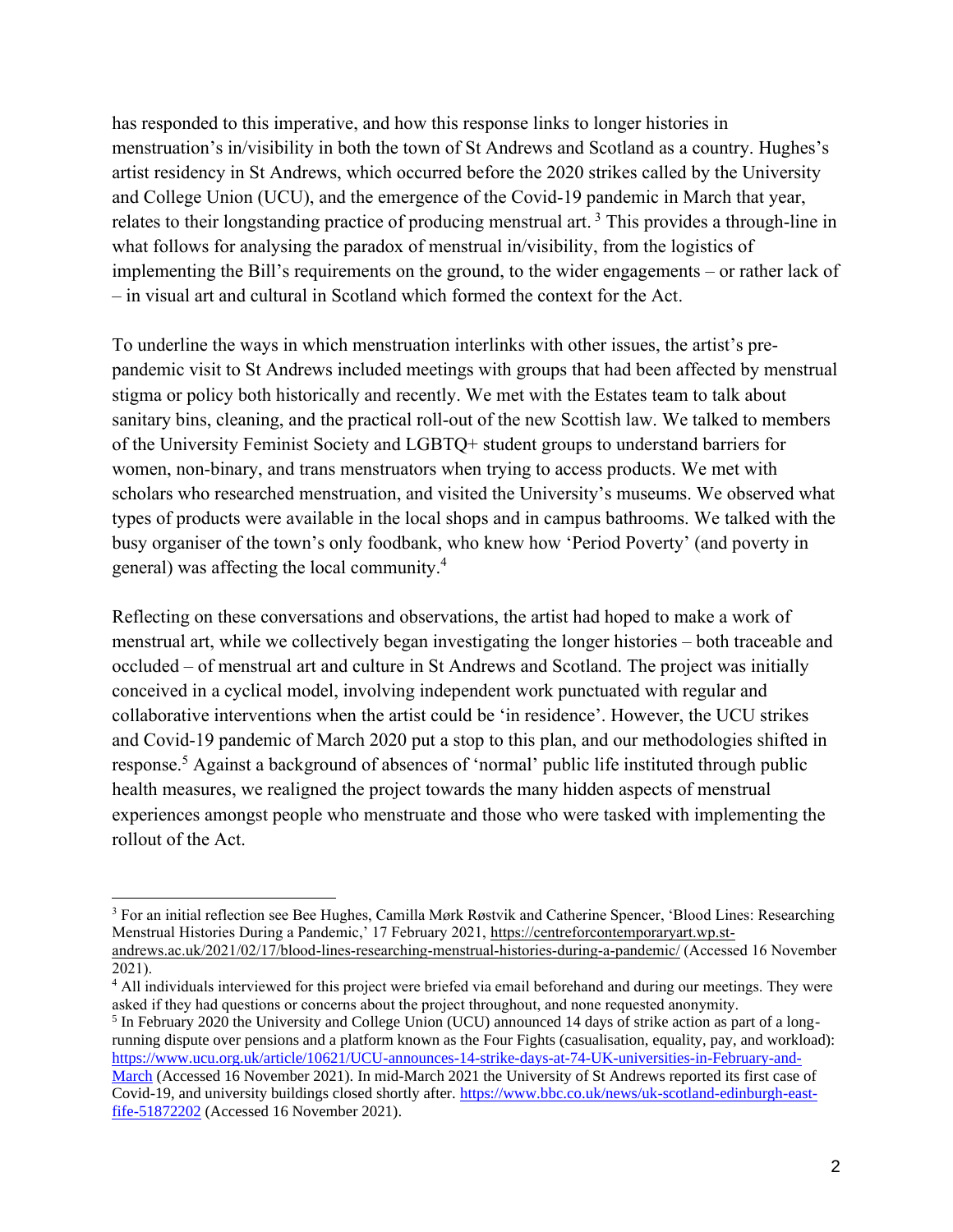Our collaborative project utilises artistic practice as a way of exploring the specificity of menstruation's cultural in/visibility. The artist considered St Andrews as a central location for their developing research and practice, having presented and exhibited their work at the University before.<sup>6</sup> Building on their existing relationship with the town, Hughes has described their practice as 'autobiographically entangled'<sup>7</sup>, often drawing on autoethnographic methods and 'performative bricolage'<sup>8</sup> to produce works exploring their experiences of menstruation and gender.

The fragmentary nature of the project, and our account of it, reflects a number of the challenges that come with researching menstruation, and developing and enacting menstruation policy. We acknowledge the rough edges that an accompany collaborative and interdisciplinary work, particularly when time and distance are factored in. We also accept the slippages that can become magnified when working with subjects that are at once deeply personal and societally important. This is reflected not only in the broader considerations of menstrual literacy that are needed to successfully enact menstruation policy, but also in the tensions that surface in the production of artwork(s), by one artist, exploring a phenomenon (menstruation) that is experienced in so many varied ways, and impacted by different social and cultural conditions. This in turn is informed by Sara Ahmed's queer phenomenology<sup>9</sup> and her notion of 'sweaty concepts', which 'come[s] out of a description of a body that is not at home in the world […] that might come out of a bodily experience that is trying'.<sup>10</sup> Though we recognise it is not always possible to neatly reconcile visual art production, our cultural and socio-political present, and subjective experience(s), this article presents an account of our collaborative distance-working. Referencing Ahmed, this article represents our attempts to weave together our experiences and 'stay with the difficulty, to keep exploring and exposing this difficulty', through and with the multiple challenges and changes encountered during the project when the initial goal – the making of a work of art – was no longer possible.<sup>11</sup>

Reflecting on the changed and disrupted circumstances regarding project delivery, in the first section of this article, we situate Hughes's residency within the specific context of St Andrews as both the university and organisations in the town attempted to implement the Free Period

<sup>6</sup> Bee Hughes, *Dys-men-o-rrho-ea*, 2019. Photographs of private performance at Liverpool School of Art & Design. St Andrews collection: [https://collections.st-andrews.ac.uk/item/dys-men-o-rrho-](https://collections.st-andrews.ac.uk/item/dys-men-o-rrho-ea/1022104/viewer#?)

[ea/1022104/viewer#?#viewer&c=&m=&s=&cv=&xywh=-829%2C-103%2C3901%2C2059;](https://collections.st-andrews.ac.uk/item/dys-men-o-rrho-ea/1022104/viewer#?) Bee Hughes, *Incomplete Cycles (December)*, 2016-2017. Digital collage containing daily body prints. St Andrews collection: <https://collections.st-andrews.ac.uk/item/incomplete-cycles-december-3rd-edition/1022103>

<sup>7</sup> Bee Hughes, 'Challenging Menstrual Norms in Online Medical Advice: Deconstructing Stigma through Entangled Art Practice,' *Feminist Encounters: A Journal of Critical Studies in Culture and Politics* 2, no. 2 (2018): 15.

<sup>8</sup> Dallas J. Baker, 'Queering Practice-Led Research: Subjectivity, Performative Research and the Creative Arts,' *Creative Industries Journal,* 4 no. 1 (2011): 33–51.

<sup>9</sup> See Sara Ahmed, *Queer Phenomenology: Orientations, Objects, Others* (Durham, NC: Duke University Press, 2006).

<sup>10</sup> Sara Ahmed, *Living a Feminist Life* (Durham, NC: Duke University Press, 2017), 13*.* 

 $11$  Ibid.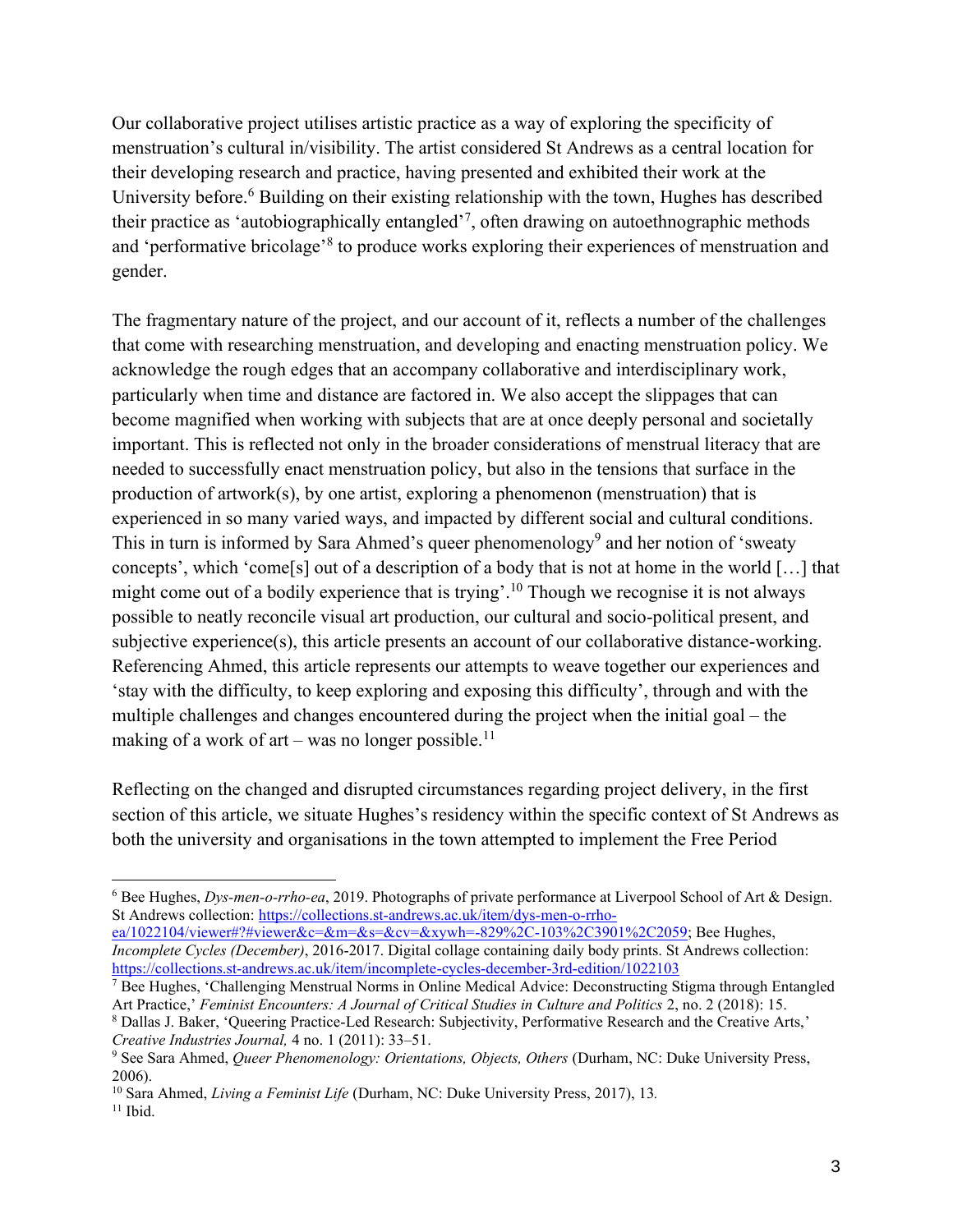(Product) (Scotland) Act. In the second section, we link this to histories of feminist activism in St Andrews, and the relationship between visual practice and menstruation in Scotland more widely, before we return in the conclusion to the symbolism of the St Andrews red gown, Period Poverty, and visual culture in the context of menstrual (in)visibility. Our article closes with a first person perspective by the artist discussing their work in St Andrews and the symbol of the red gown in their initial stages of creative exploration. Given that Scotland is one of the first countries to have made access to free menstrual products legally binding through the Period Products (Free Provision) (Scotland) Act, we wanted to address whether there were specific visual cultures that had informed this. Working outward from the particular challenges presented by undertaking a residency when the artist cannot be present, we consider how this might parallel – and provide an important analytical perspective on – the wider problematic of menstrual presence and absence in Scotland.

## **Ending Period Poverty in St Andrews**

The implementation of the Act in 2020 by the Scottish Government meant a sudden change for anyone tasked with stocking menstrual products in toilets and other facilities around town. The Act meant that institutions had a duty of care towards any menstruator who might need a product, and therefore included local schools, colleges, the food bank, and the university. Quickly, some institutions had to figure out how menstrual products would fit into their overall strategy for provision of free items, while others expanded their existing systems of provision. In speaking to those directly affected by these practical changes, we learnt about their roles in bringing about the change (and, as a result, the Act) in the first place, and witnessed them grappling with the ensuing practical roll-out.

At the University of St Andrews Student Union, we met with two members of the Feminist Society, who told us about the already existing activism regarding menstruation and related issues on campus. Students had been petitioning for free products for years, and had generally therefore been happy when the Act was passed. Working with trans and nonbinary students in particular, they had already been foregrounding an inclusive attitude to provision, insisting on the importance of products being made available in men's bathrooms, gender neutral toilets, and in toilets for disabled people. This work was typical of many parts of the early End Period Poverty movement in the 2010s, in that it was inspired by an intersectional feminist lens, fronted by young people, and often involved groups working on specific issues, who therefore had specific expertise.

Speaking to the students at the University, we also learnt that when the roll-out finally came, students like those involved in the Feminist Society also sometimes took on the role of educators. When other students made transphobic remarks about provision on the Society's Facebook page, for instance, it was often up to these student society members to explain. From what we understood, these students were incredibly patient, if frustrated, often assuming that information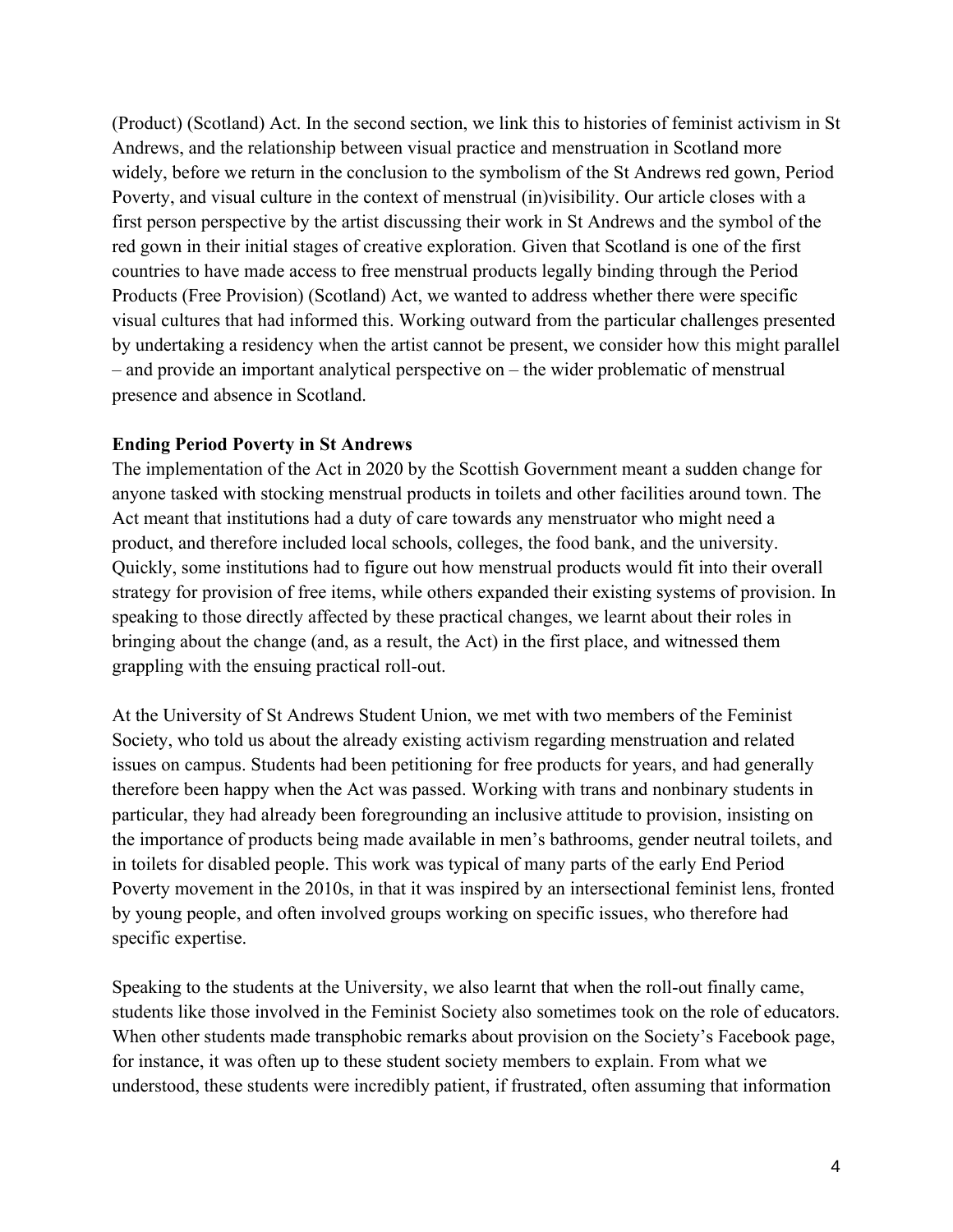would change someone's ideas. However, since limited guidance was available from the government (or the University itself) regarding the role of gender and menstruation, students were also therefore tasked with vast amounts of emotional labour. For trans and non-binary students – and non-students – this could be both frightening and exhausting. The lack of guidance and knowledge from institutions around gender inclusivity demonstrates a knowledge gap between grassroots activism and the stakeholders of policy implementation. It also suggests an underlying unfamiliarity with the complex intersectional considerations inherent in work around menstrual health and experience that is present in the realms of advocacy, activism and academic research.<sup>12</sup> Much of this labour was often not immediately legible to a wider public, and while student activism was a large part of the menstrual movement in Scotland leading up to the passing of the Act, the particulars of institutional protest and complex labour like the one undertaken by students at St Andrews, remains largely invisible.

While the students were part of the historic activist work to raise awareness for Period Poverty, another group has had an even more intimate and long-standing relationship to menstruation and public buildings. At the University, we talked to the Estates team who are in charge of cleaning and supply of materials across the sprawling campus, which is spread throughout the whole town. For this group, the Act was welcome, but also meant new practical challenges. While the Act offered some advice on how to acquire products, store them, and promote the scheme for such teams, each building and toilet on an old campus like St Andrews was necessarily slightly different, meaning that cleaners had to take a creative and space-specific approach to every single room.<sup>13</sup> Furthermore, the Act gave room for Estates teams to purchase products from a list of providers, notably regarding decisions about reusable versus non-reusable products. But as reusables are more expensive than single-use options (at least in the short term), this was also an economic decision that had to look frugal and wise in the eyes of the overarching economic decision-making powers at the institution. In these ways, Estates had both power and limitations when implementing the Act, including the power to make reusable options visible in the university community within certain economic boundaries.

For the Estates team, similar questions to those encountered by the student activists quickly appeared. For instance, if they were only able to purchase a limited number of menstrual cups through their allocated budget, should they be distributed prominently and visibly through placement in women's restrooms, or situated across toilets for multiple genders to provide equitable access to trans and nonbinary people? Further challenges around ensuring people using these options had access to instructions for safe use and had a suitable understanding of new products also arose. In the beginning, some students did not understand that the reusables were theirs to take and keep, while some baskets full of products were placed so publicly that social

<sup>12</sup> Sarah E. Frank, 'Queering Menstruation: Trans and Non-Binary Identity and Body Politics', *Sociological Inquiry* 90, no. 2 (2020): 371–404.

<sup>13</sup> *Access to Sanitary Products Aberdeen Pilot: Evaluation Report* (Housing and Social Justice Directorate, 30 May 2018)[: https://www.gov.scot/publications/access-sanitary-products-aberdeen-pilot-evaluation-report/](https://www.gov.scot/publications/access-sanitary-products-aberdeen-pilot-evaluation-report/)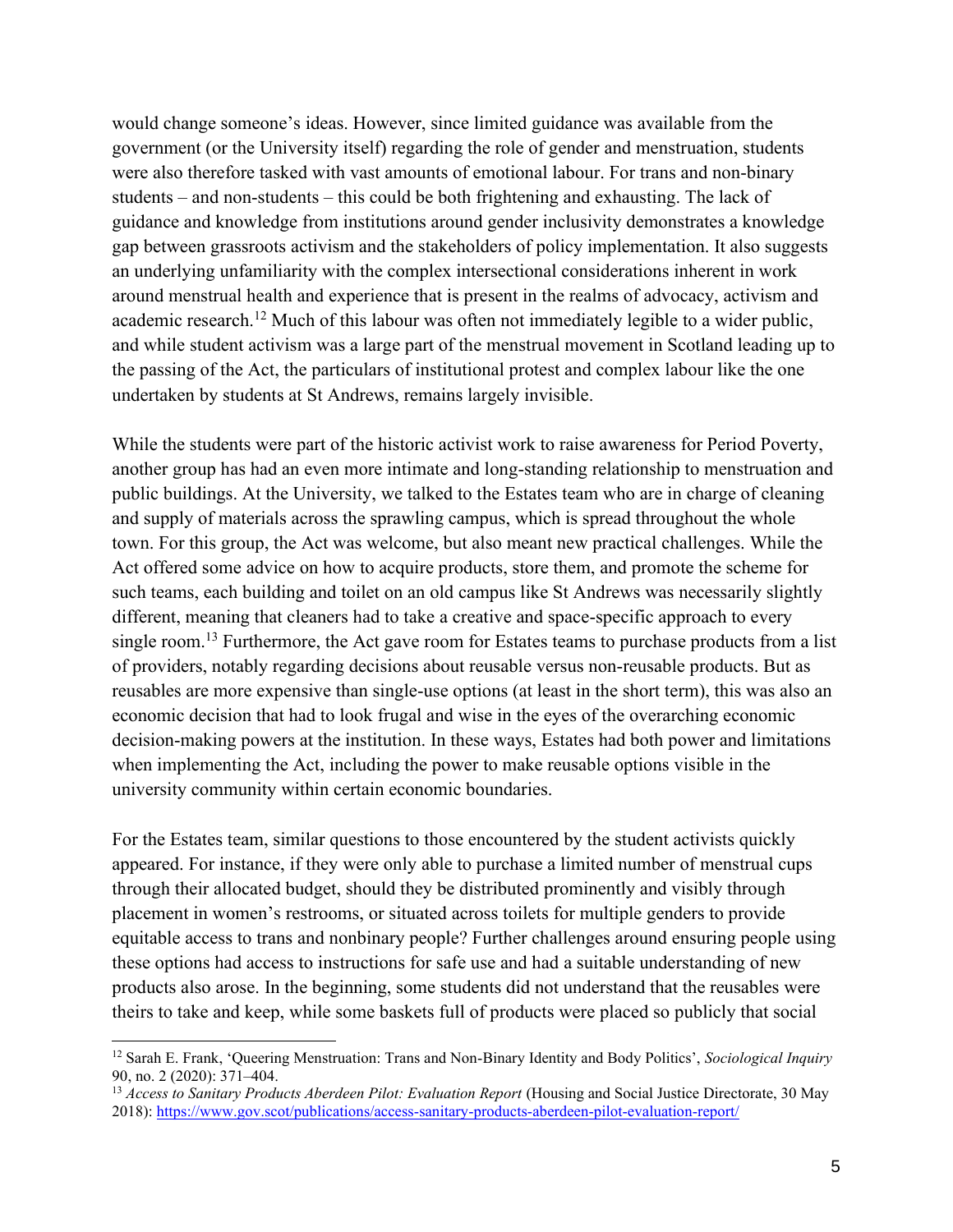embarrassment became a barrier, and no one 'dared' take them and thus mark themselves publicly as menstruating.<sup>14</sup> Tracing notions of invisible and visible menstruation, we noted that the Estates team was one of the most knowledgeable about the everyday realities of menstruation in the workplace, and had expertise in discussing and managing menstrual practicalities. The Act made their existing work more visible to other colleagues, and necessitated more discussion about menstruation throughout campus. This discussion, however, often revolved around products, waste, disposal systems, and cleaning – underlying the existing visible tropes about menstruation as 'unsanitary' or as a 'hygiene' issue.<sup>15</sup>

Because the scheme was widely known to be connected with Period Poverty, some potential users could be put off by the association with poverty, especially in a seemingly affluent area like St Andrews. It took some tweaking by the team, and more work, but in the end, systems that took into account all the compromises (access, finances, the environment, disposal, gender etc) were put in place. However, this meant a varied approach was needed across campus, rather than a single streamlined system. For example, in the Student Union, students had to ask for products at the desk, where a box of disposable tampons and pads were provided. In staff-dominated buildings, community solutions prevailed (i.e. staff organise donations on a volunteer basis which seldom cover all bathrooms). In the University Library and public areas, the vending machines full of Tampax and Always (both Procter & Gamble) simply became free overnight. However, conversations about how best to manage the presentation and dissemination of menstrual cups and reusable pads on campus were not entirely resolved.

While students and the University as an institution have had the option of relying on the experienced Estates team to roll out the Act, a more limited infrastructure existed at the St Andrews food bank. Situated at the Kingdom Vineyard Church, the service is open to anyone who needs it and is run through the Fair Share food distribution centre in Scotland. As such, menstrual products were added to Fair Share's existing regular delivery of products and food (nearby supermarkets supplemented on an ad hoc basis, and community members sometimes dropped off donations). Like we saw in other settings, the food bank had to rely on their own knowledge of consumers and the architecture of the building (an old church) to process the change. They solved this by setting menstrual products on a table in easy view. In a discreet system which operates as a mini-shop, users can simply take what they need. Take-up was slow but steady, revealing that there had been a need for items like these, but that barriers to take-up still might exist. Even in a setting like a foodbank where poverty is less hidden than in, for instance, a university, menstrual products still have a tendency to inspire shyness. Is this to do with menstruation taboos or economic precarity, or the entanglement of both over time? When

<sup>14</sup> Ingrid Johnston-Robledo and Joan C. Chrisler, 'The Menstrual Mark: Menstruation as Social Stigma,' *Sex Roles* 68, no. 1 (2011): 9–18

<sup>&</sup>lt;sup>15</sup> On the history of the sanitary bin and the development of sanitary waste disposal systems in Britain, see Camilla Mørk Røstvik, '"Do Not Flush Feminine Products!" The Environmental History, Biohazards and Norms Contained in the UK Sanitary Bin Industry Since 1960,' *Environment & History* 27, no. 4 (2021): 549–79.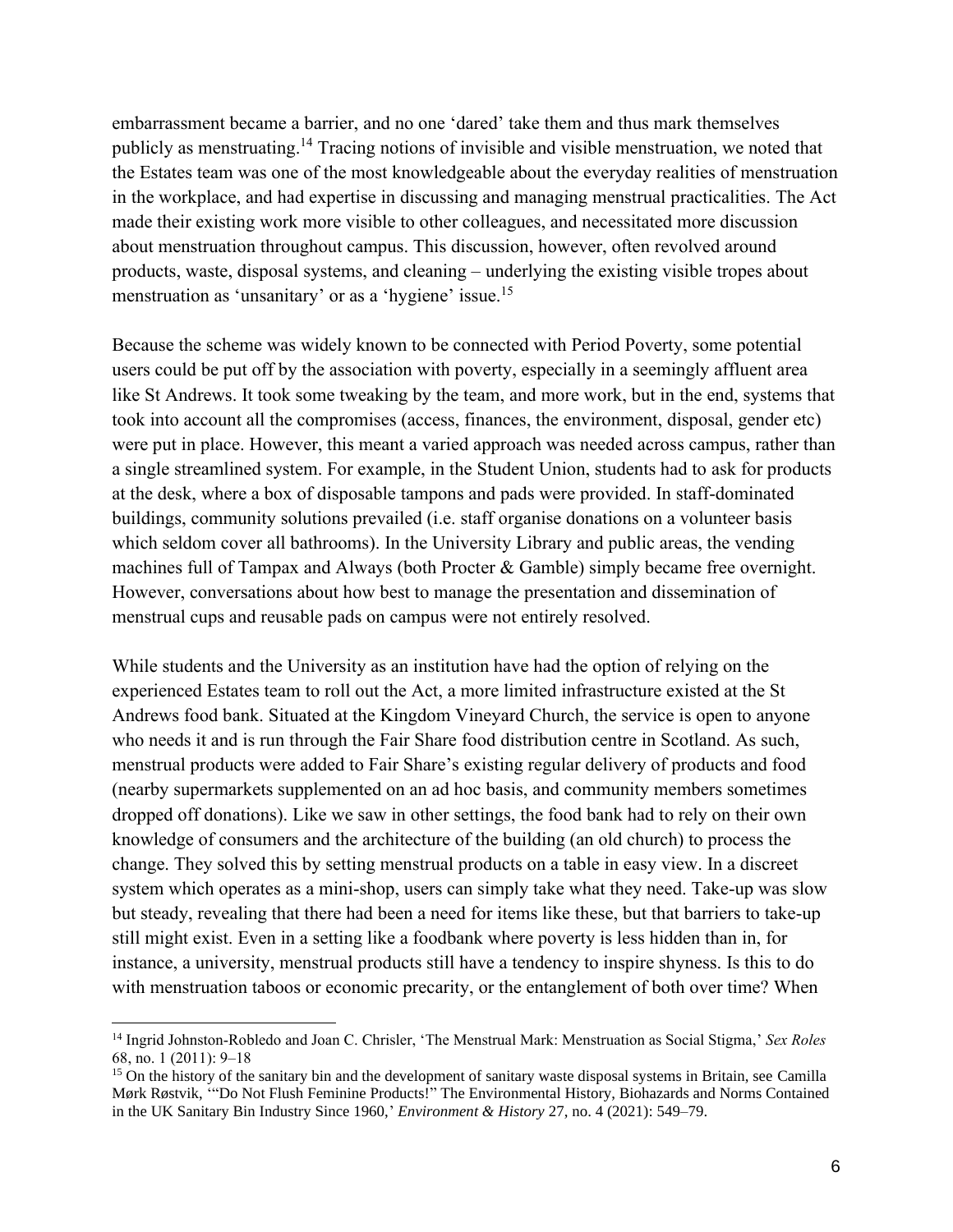the Covid-19 pandemic began, the service continued for as long as it could, then moved into motorised vehicles. As shops and other options became impossible to reach, the food bank's inclusion of menstrual products was likely more important than ever imagined. Here, we note that the invisible labour of food banks became more public during the pandemic, and that because of the Act, menstrual products were already part of this labour. Even so, we also understood that the concept of 'Period Poverty' could sometimes be an easier problem to discuss and solve than poverty itself.

Our conversations and visits with groups around St Andrews underline the ways in which some menstrual debates remain invisible. Most of the labour surrounding menstruation, including cleaning and providing products in bathrooms and foodbanks, continues to be discreetly done and is in many respects made invisible.<sup>16</sup> The activism undertaken by students for equal access to bathrooms and products was highly visible for a time, but became merged with the larger and national Period Poverty movement once policy-makers and politicians stepped in. Encountering these stories, we began to understand the underlying tapestry of menstrual stigma in St Andrews which still existed despite some menstrual topics becoming more public. Since visual art can make some of these invisible strands of discourse visible, Hughes will include these conversations in their future studio work for this project.

#### **Menstruation, feminist activism in St Andrews and art practice**

Having discussed menstruation with contemporary experts in town, we turned to history to understand how the longer tradition of activism, feminism, and reproductive justice debates in St Andrews might have contributed to where we are today. Throughout the modern history of St Andrews (and in higher education more generally), menstruation tended to be present only as subtext. But it has still shaped the lives of people in the town. The first cohorts of female students were questioned as less suited for higher education than men on the basis of their bodily cycles, while both suffragettes and Second Wave feminists fought against essentialist views of the body and argued for more access to space and intellectual freedom.<sup>17</sup> Today's students face many of the same challenges, questioning the role of gender identification and bathrooms for example. This gender work is similar to the work of challenging menstrual stigma: it is a process of unpicking and undoing decades and centuries worth of assumptions about the student body, the student's body, and the body of the town itself.

<sup>&</sup>lt;sup>16</sup> Scholars have explored the invisible nature of socially reproductive labour, see for instance Tithi Bhattacharya (ed.) *Social Reproduction Theory: Remapping Class, Recentring Oppression* (London: Pluto Press, 2017); Louise Toupin, *Wages for Housework: The History of an International Feminist Movement, 1972-1977* (London: Pluto Press, 2018); Kathi Weeks, *The Problem with Work: Feminism, Marxism, Antiwork Politics, and Postwork Imaginaries* (Durham, NC and London: Duke University Press, 2011).

<sup>17</sup> See Sarah Browne, '"A Veritable Hotbed of Feminism": Women's Liberation in St Andrews, Scotland, *c*.1968– *c*.1979,' *Twentieth Century British History* 23, no. 1 (March 2012): 100–123.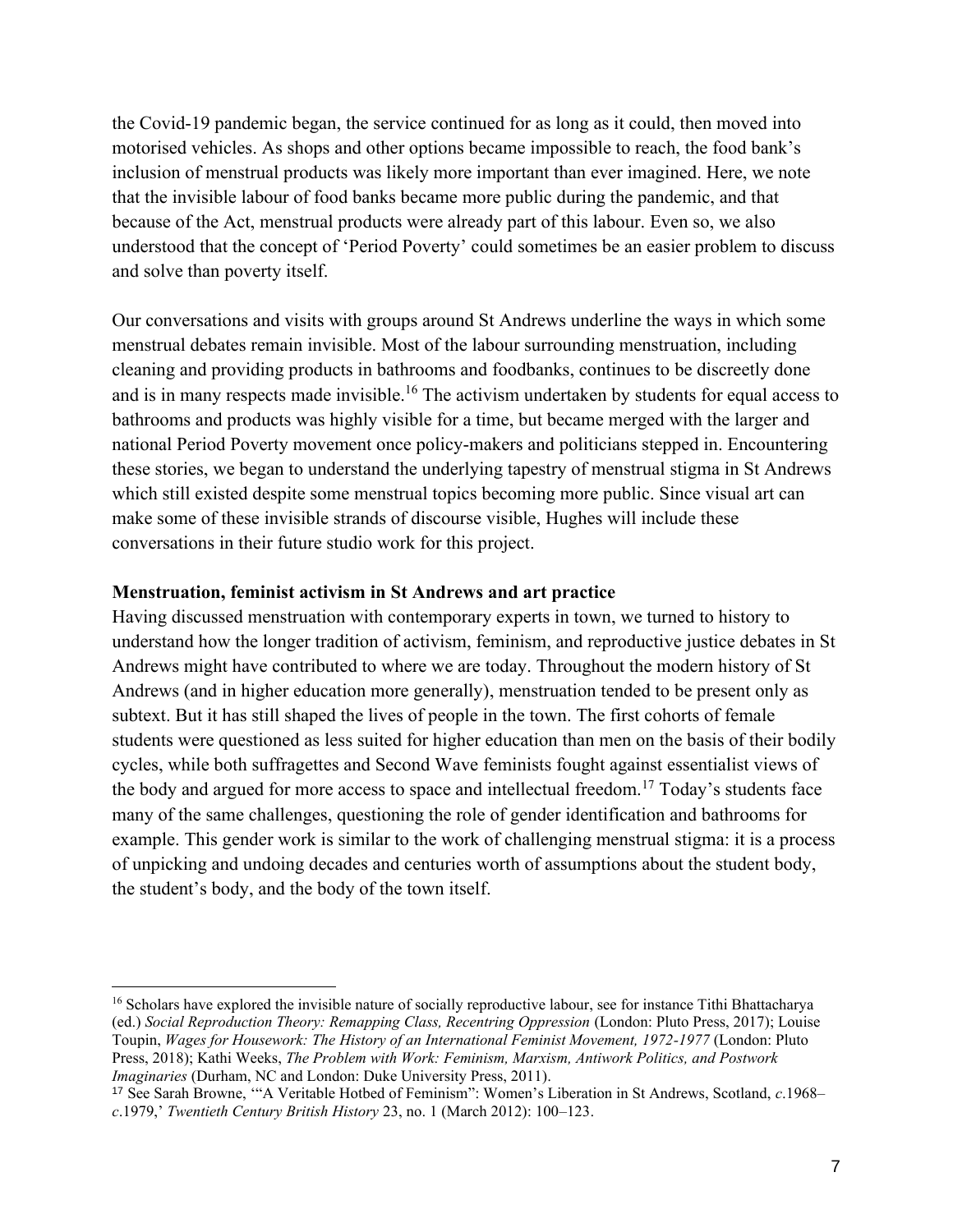Equally, while St Andrews has a reputation as a conservative town, it also holds a long history of radical feminist activism. Historian Sara Browne's work on Second Wave feminism in Scotland positions St Andrews in a unique place in this history as 'a veritable hotbed of feminism', fuelled in part by the international student body.<sup>18</sup> Part of this work was about reproductive justice, with critiques of lectures at the University that stated untruths about women, biology, or gender, as frequently discussed in the Women's Liberation Movement's newsletter *Spare Tyre* (referencing the more famous British magazine *Spare Rib*).<sup>19</sup> Fighting against a strong current of moralistic and traditional views about women in the community, the university emboldened feminists to think of themselves as part of a historic trajectory stretching back to the suffragettes and first generation of women students and staff, while looking forward into an unknown future where new student bodies would look more balanced.<sup>20</sup>

The Women's Liberation group in St Andrews utilised many tactics to make space for themselves, and to become visible in a larger battle for access. They vandalised the men-only golf course grass, harassed men on the street by staring at them and catcalling, and protested the mocking of female students that occurred during the annual Kate Kennedy parade in which a male student dresses as a women.<sup>21</sup> Their activism often also included aspects of art. For example, a day out in Aberdeen was organised around the group's wishes to visit and vandalise sexist artworks in a local gallery, and several members were also practicing artists or would go on to be so, such as textile artist Anne Jackson. <sup>22</sup> Feminist documentary photographer Franki Raffles, whose archive Hughes consulted during their visit, was a prominent example of this. Raffles studied Philosophy at St Andrews and was active in the Women's Liberation group; after graduating she moved to Edinburgh and subsequently started a photographic practice during the 1980s and early 1990s which was particularly concerned with representations of working women.<sup>23</sup> One of the last projects that Raffles was working on before her untimely death in 1994

<sup>&</sup>lt;sup>18</sup> Browne, "A Veritable Hotbed of Feminism", 100-123.

<sup>&</sup>lt;sup>19</sup> Browne, "A Vertiable Hotbed of Feminism",' 107.

<sup>20</sup> On feminism in Scotland see Esther Breitenbach and Fiona Mackay, eds. *Women and Contemporary Scottish Politics: An Anthology* (Edinburgh: Polygon at Edinburgh, 2001) and Henderson, Shirley, and Alison Mackay, eds. *Grit and Diamonds: Women in Scotland Making History, 1980-1990* (Edinburgh: Stramullion, 1990).

<sup>&</sup>lt;sup>21</sup> The Kate Kennedy parade continues to be organised every year. It has been implicated in recent reporting on harassment at the University of St Andrews: Marc Horne, 'St Andrews Sex Scandal Spreads to Elite Society,' *The Times* (12 August 2020): [https://www.thetimes.co.uk/article/st-andrews-sex-scandal-spreads-to-elite-society](https://www.thetimes.co.uk/article/st-andrews-sex-scandal-spreads-to-elite-society-zztcwkr3h)[zztcwkr3h](https://www.thetimes.co.uk/article/st-andrews-sex-scandal-spreads-to-elite-society-zztcwkr3h)

<sup>&</sup>lt;sup>22</sup> Browne, "A Veritable Hotbed of Feminism",' 119. Jackson's website[: https://www.annejackson.co.uk/](https://www.annejackson.co.uk/) (accessed 10 January 2022).

<sup>&</sup>lt;sup>23</sup> The University of St Andrews Photographic Special Collections now holds the Franki Raffles Photographic Archive, which contains over 40,000 negatives of photographs which explore women's health, among other topics, and which constitutes a significant resource for feminist research. For an overview of Raffles's career drawing on research in this archive, which articulates how Raffles's commitment to feminism throughout her practice grew from her experience of student activism at St Andrews, see Marine Benoit-Blain, 'Franki Raffles, photographe engagée: la photographie féministe en Écosse dans les années 1980 Et 1990,' *Les cahiers de l'Ecole du Louvre*, no. 10 (2017): <https://cel.revues.org/555> (Accessed 14 June 2017). See also Weitian Liu, 'Franki Raffles: Photography as a Social Practice,' *Photomonitor* (March 2021): [https://photomonitor.co.uk/essay/franki-raffles-photography-as-a-social](https://photomonitor.co.uk/essay/franki-raffles-photography-as-a-social-practice/)[practice/](https://photomonitor.co.uk/essay/franki-raffles-photography-as-a-social-practice/) (Accessed 22 December 2021).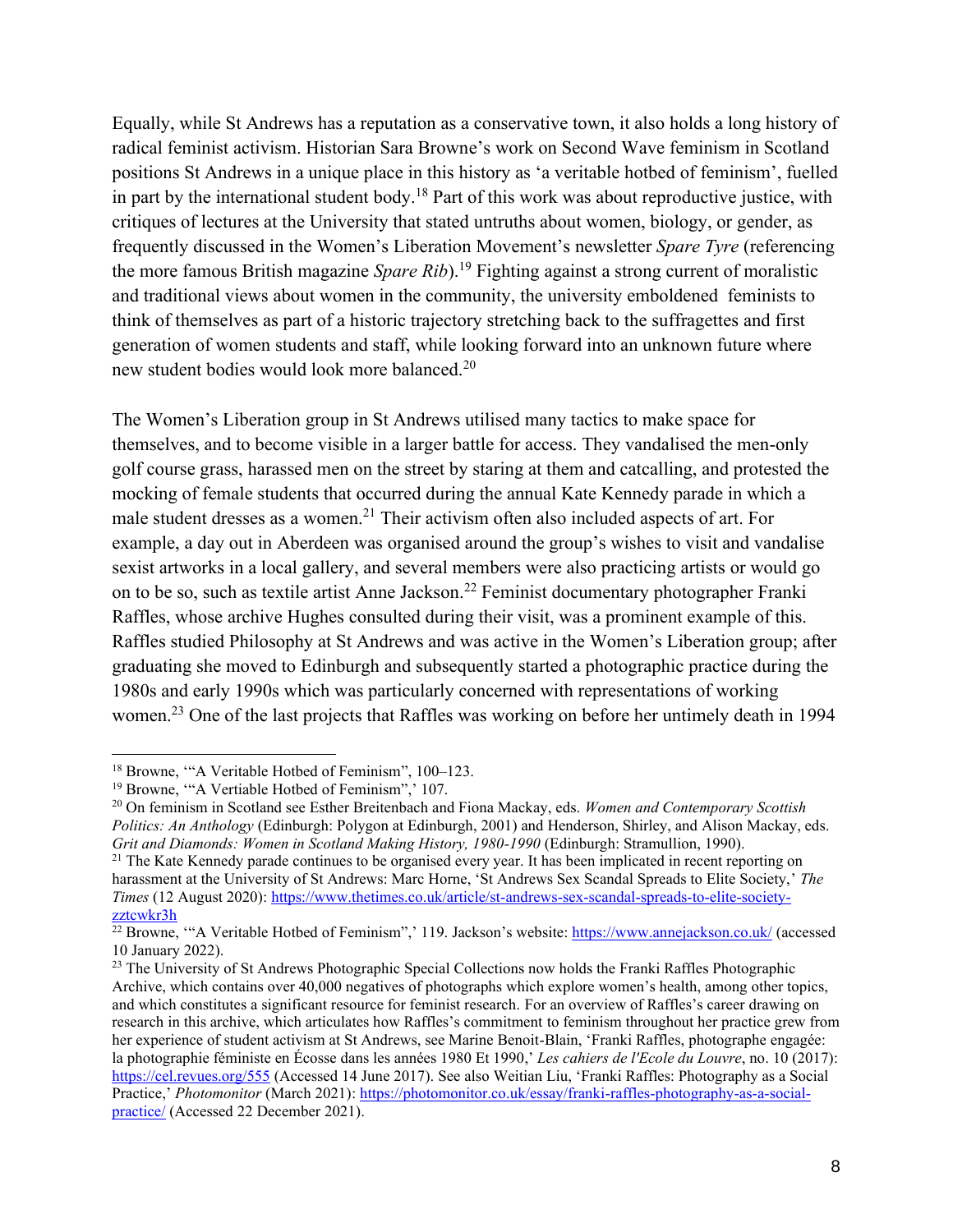was a commission by NHS Lothian entitled *The NHS: A Healthy Place to Work and Live*. <sup>24</sup> As part of this project, Raffles photographed women workers, staff, families, patients and carers across hospitals, clinics and GP surgeries. In these images, the profound ways in which labour (waged and unwaged) and care are intertwined in the daily lives of many women are articulated from a feminist perspective, and demonstrates how histories of feminism and health are fundamentally combined. While not directly engaging with menstruation, Raffles early interest in the work of women can be seen as an effort to visualise hidden and undervalued aspects of 'women's work', such as washing dirty linen and cleaning offices.

Through their art, performances, and stunts the St Andrews feminist group sought to bring attention to sexism, particularly sexism related to essentialist views of gender and women's places in the physical and intellectual world. Their critique of Biology lectures demonstrates the group's acute awareness of how discussions about hormones and the menstrual cycle could be weaponized against women, creating an essentialist view of the body that they continued to question and fight against throughout the 1970s, before members of the group dispersed across the world.

The creativity of the St Andrews Women's Liberation Group, and Raffles' body of work in particular, intersects with the wider relationships between visual art and feminist activism in Scotland, including artistic and theatrical engagements with menstruation. Examples from the late twentieth-century show how artists working in Scotland linked menstruation to themes of growing up, girlhood, and sex, and that the reception of their work varied greatly. These range in medium – a play, a performance art piece, and zines – as well as the reaction they incited, which shifts from outrage to critical acclaim to investigation and counter-cultural dissemination. For instance, on the opening night of Scottish playwright Sharman Macdonald's first play about girlhood and sexuality, *When I Was A Girl I Used to Scream and Shout*, thirteen people walked out. Performed in September 1991 at Dundee Repertory Theatre, the show began with three teenage girls trying to make sense of the adult world, addressing topics including sex and menstruation. While this was too much for some audience members, most people stayed, and the play was praised for being 'beautifully written and acted' in *The Sunday Times*. <sup>25</sup> Despite some disgruntled audience members, the success of Macdonald's play was one indication that attitudes to discussing sexuality and menstruation were changing in Scotland, and that writers and visual artists were seeking to foreground and investigate these themes in their work. Macdonald's play nonetheless remains an arguably atypical instance of overt reference to menstruation in visual and literary cultural production in Scotland during the 1990s.

<sup>24</sup> Alistair Scott, 'Rediscovering Feminist Photographer Franki Raffles' *Studies in Photography*, (2017): [https://www.napier.ac.uk/~/media/worktribe/output-969828/rediscovering-feminist-photographer-frank](https://www.napier.ac.uk/~/media/worktribe/output-969828/rediscovering-feminist-photographer-frank-raffles.pdf)[raffles.pdf](https://www.napier.ac.uk/~/media/worktribe/output-969828/rediscovering-feminist-photographer-frank-raffles.pdf) (Accessed 28 June 2021).

<sup>25</sup> 'Bold Dundee screams and shouts for more money', *The Sunday Times* (22 September 1991).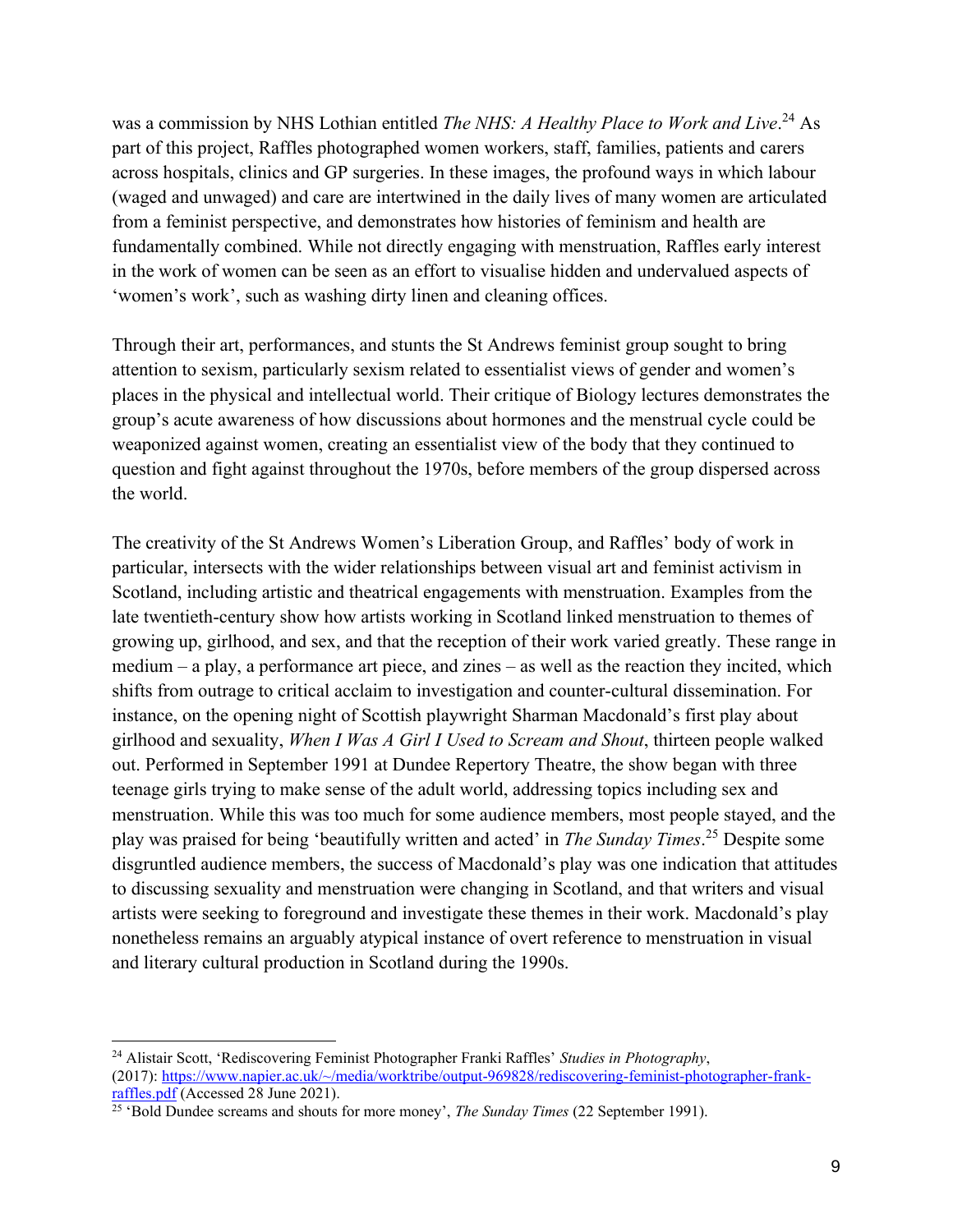The 1990s were a particularly important in this respect. LGBT and feminist magazines circulating in Scotland also poked fun at menstrual tropes, exemplified by the humour and creativity in Radclyffe's *Napkin Neurosis* where pads fly across the room like scary angels.

Fig 1. Megan Radclyffe, *Napkin Neurosis* in *Diva LGBT magazine*, 1 October 1994, issue 4, p 36.

The GWL's Zine Library holds multiple menstruation-themed zines, including unique items made by comic book artist and musician Zaskia. She published a series of menstruation-themed zines named *Heavy Flow* to chronicle her own interest in the topic during the 1990s, as well as a growing political and feminist awareness of menstrual issues in Scotland.<sup>26</sup> However, although we looked for examples in Scotland of the feminist menstrual art produced elsewhere in the UK, particularly during the 1970s, we could not find evidence of this.<sup>27</sup> It does not seem that there was an equivalent in Scotland for the work of practitioners like Catherine Elwes, notably her performances *Menstruation I* and *Menstruation II* the Slade School of Art in 1979, during which she enclosed herself in a white room and visibly menstruated over several days.<sup>28</sup> The wider retreat across the UK from these forms of expression might be mapped onto the resurgence of cultural conservatism in Britain during the 1980s, together with the fragmentation of the Women's Liberation Movement and associated feminist art activity. Only three years before the debut of Macdonald's *When I Was A Girl I Used to Scream and Shout*, in 1988 the US performance artist Karen Finley's work *Constant State of Desire*, which also included frank menstrual themes, had been banned in the UK and subject to an investigation by Scotland Yard, suggesting a tightening of possibility regarding what was deemed admissible when it came to periods.<sup>29</sup>

 $^{28}$  See [https://www.luxonline.org.uk/artists/catherine\\_elwes/menstruation\\_1.html](https://www.luxonline.org.uk/artists/catherine_elwes/menstruation_1.html) and

<sup>26</sup> Helena Neimann Erikstrup and Camilla Mørk Røstvik, 'Menstruation in the 1990s: Feminist Resistance in Saskia's Heavy Flow Zine, Nursing Clio, 7 August 2018[, https://nursingclio.org/2018/08/07/menstruation-in-the-](https://nursingclio.org/2018/08/07/menstruation-in-the-1990s-feminist-resistance-in-saskias-heavy-flow-zine/)[1990s-feminist-resistance-in-saskias-heavy-flow-zine/](https://nursingclio.org/2018/08/07/menstruation-in-the-1990s-feminist-resistance-in-saskias-heavy-flow-zine/) (Accessed 28 June 2021).

 $27$  The question of whether there was a feminist art movement as such in Scotland during the 1970s is an intriguing one which it is not possible to address in this article. It is notable that examples of collective and concertedly feminist artistic activity seem to occur later, such as the founding of Women in Profile in 1990 (which ultimately led to the founding of the Glasgow Women's Library), and which developed the Castlemilk Womanhouse project in 1991, which was based on Womanhouse in Los Angeles in the early 1970s. Whereas the LA Womanhouse featured a 'menstrual bathroom,' however, the Castlemilk Womanhouse did not. On Castlemilk Womanhouse, see Hannah Hamblin, 'Los Angeles, 1972/Glasgow, 1990: A Report on Castlemilk Womanhouse,' In *Feminism and Art History Now: Radical Critiques of Theory and Practice*, edited by Victoria Horne and Lara Perry (London: I. B. Tauris, 2017), 164–82. For an analysis of Judy Chicago's menstrual artwork which includes the menstrual bathroom, see Camilla Mørk Røstvik, 'Blood Works: Judy Chicago and Menstrual Art since 1970,' *Oxford Art Journal* 42, no. 3 (2019): 335–53.

[https://www.luxonline.org.uk/artists/catherine\\_elwes/menstruation\\_2.html](https://www.luxonline.org.uk/artists/catherine_elwes/menstruation_2.html) (Accessed 21 June 2021). For a history of feminist art in Britain which situates Elwes' work in its wider context, see Kathy Battista, *Renegotiating the Body: Feminist Art in 1970s London* (London: I. B. Tauris, 2013).

<sup>29</sup> 'Art at the Outer Limits; Karen Finley, Taking Performance to a New Level', *The Washington Post* (4 May 1988). For a longer history of censorship in Britain with regard to art that included references to menstruation, see Siona Wilson's discussion of COUM Transmissions in Siona Wilson, *Art Labor, Sex Politics: Feminist Effects in 1970s British Art and Performance* (Minneapolis: University of Minnesota Press, 2015), 93–137.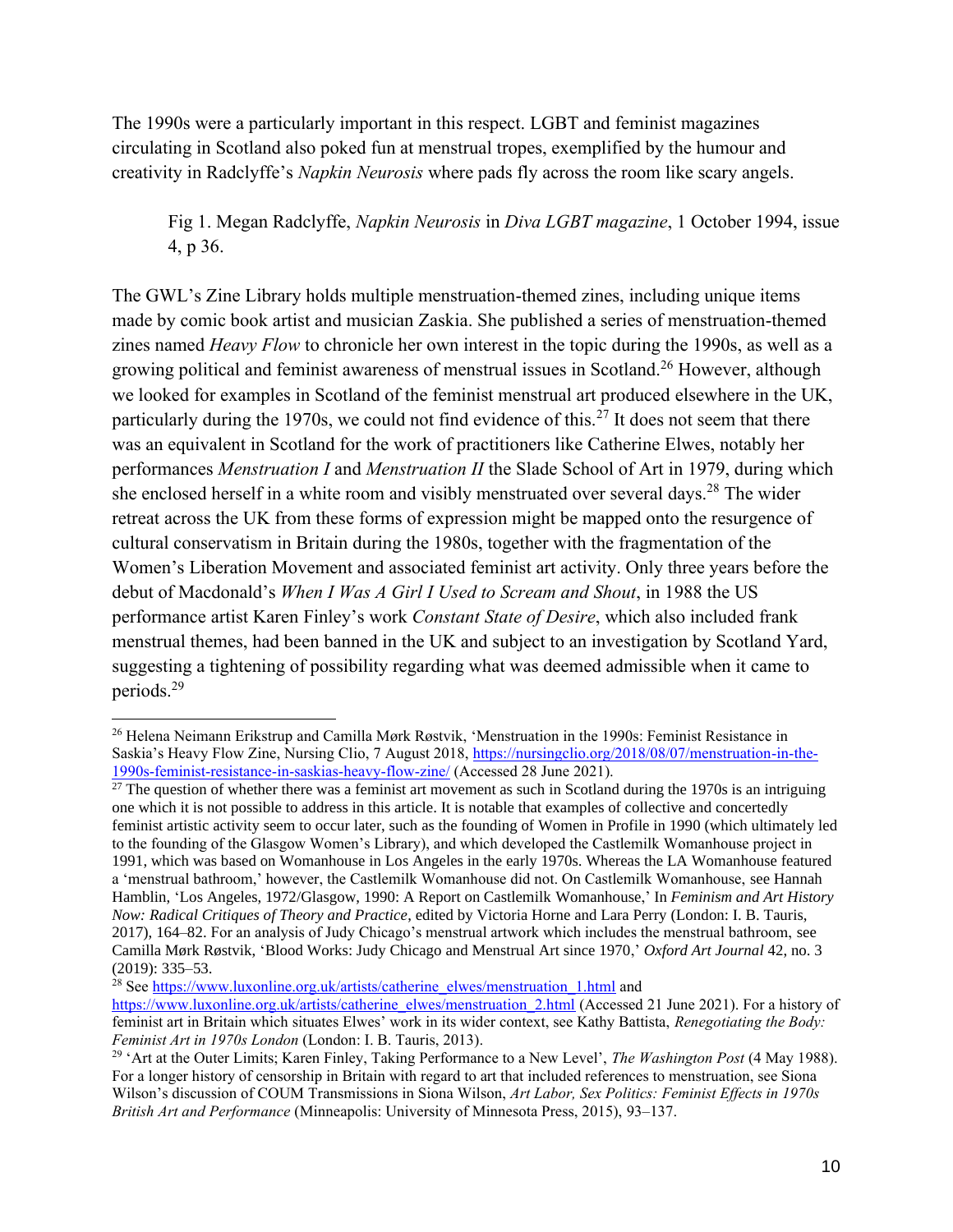These ebbing and flowing histories of art and menstruation in Scotland and the UK more broadly demonstrate the wider context of our project, and our desire to look in particular at how art practice might provide a way of bringing to light the histories of menstrual activism and engagement in St Andrews specifically which were not well known. As creative and activist explorations of menstruation in Scotland, these are reminders of a long-interlinked history of the arts, menstrual themes, and the public. Hughes's work at St Andrews thus constitutes only one of the most recent contributions to this artist-activist discourse, and we hope illuminates how visual production and its reception can help us understand changing attitudes to menstruation in Scotland today.

## **The Artist is Not Present (a first person account)**

In this section, Hughes reflects on their experiences of working with the subject of menstruation, St Andrews, of walking the line between being an academic and an artist, and of the role of (their) art in the conversations around the Scottish Period Products Act. This section will be written in the first person, reflecting the tension that surfaces within this article (mirroring menstrual activism and advocacy) between the personal and the collective.

St Andrews is significant to my practice as a menstruation researcher and artist working with menstrual subject matter, as it is the first place where I presented this body of work to my peers. Through various visits in support of Menstruation Research Network activities, the exhibition of my work in the Cloisters of St Salvator's Chapel, and the collection of that work by the Museum of University of St Andrews, the town and university have been instrumental in shaping my understanding of the field. Since visiting in 2018 I have felt an affinity to the town. It reminds me of home in elements of its geography, historic architecture, and the sense of division that bubbled underneath the surface. I grew up in rural North Wales, near the coast, the mountains of Snowdonia, and the university city of Bangor.

St Andrews is a small town on the east coast of the region Fife, with a population of about 17,000. It is home to one university, established in 1413 and considered a high-ranked academic institution. There is a palpable split between the wider town and the university in St Andrews, which also encompasses golf courses, a small fishing community, agriculture, a hospital, shops, a botanical garden, and museums. Its reputation, alongside that of the university, is one of prosperity, privilege, and conservativism, and it is steeped in long-standing traditions, student societies, and systems.

During my first visit as artist in residence in 2020, we began considering what symbols of St Andrews might be available to act as an anchor for the creative work, a material grounding to situate a practice in and with the town and university. My curiosity was piqued by recalling glimpses of figures dressed in red gowns around the campus; the University of St Andrews'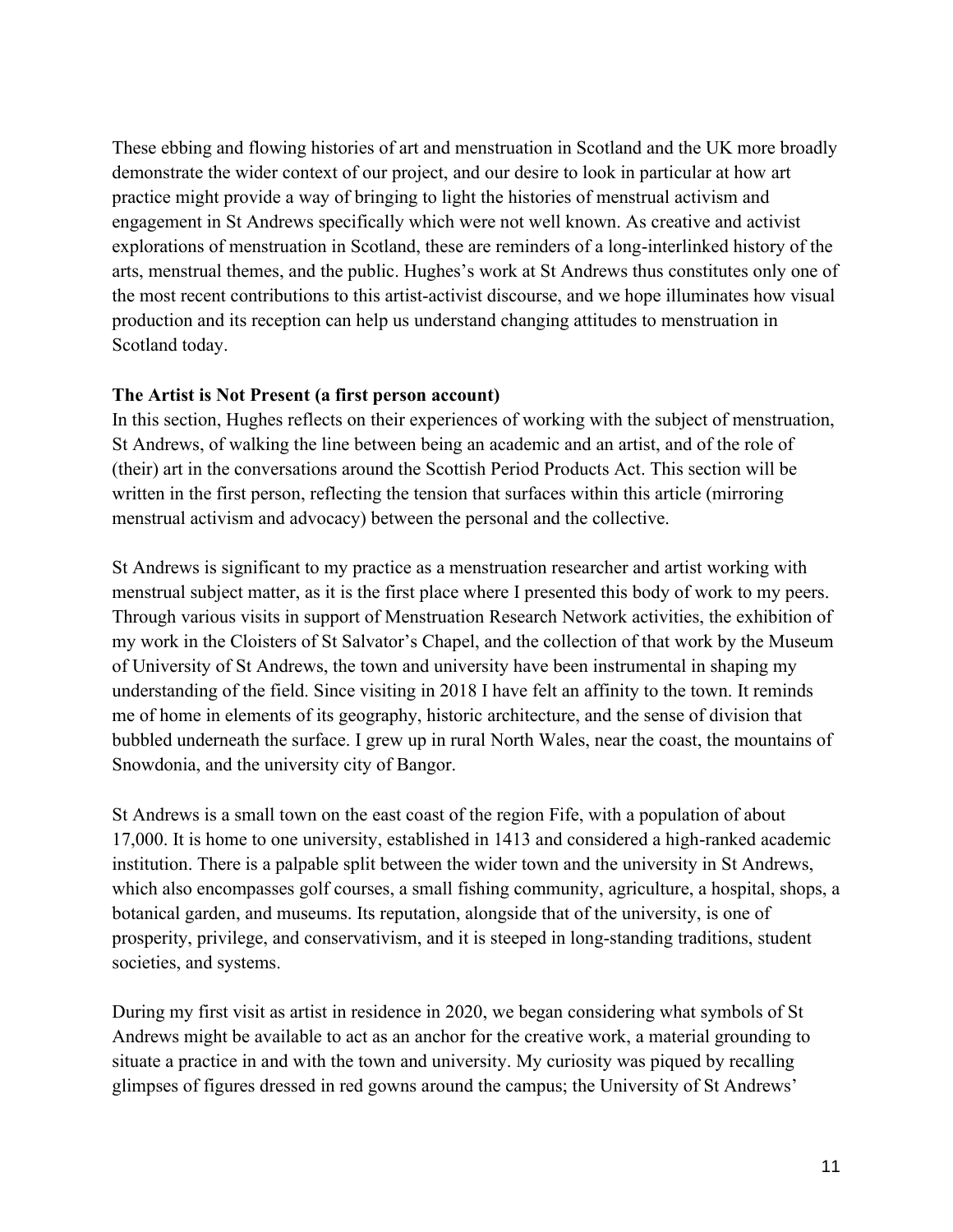ceremonial attire. Since 1800, students at the University have dressed in bright red gowns and walked back and forth over a fishing pier to commemorate the rescue of crew members of the ship *Janet Macduff* by a former student. The red garment is one of the most well-known markers of the institution and has a long history of public wear. Since its introduction during the post-Reformation era as a compulsory 'school uniform' for youngsters to prevent them from drinking in pubs, the gown has since become an icon of the town.<sup>30</sup>

As an artist who explores the social and cultural aspects of menstruation in their art and academic works, I noted that the gown could be re-appropriated as part of this project as a symbol for menstrual invisibility and visibility. While the bright red gown is on public display every week as students walk the pier and circulate in the small town (as well as during graduation and formal events), menstrual signs remain taboo and occluded. The identification and re-appropriation of this symbol was important creatively and conceptually. As an artist, I do not see my role as (re)interpreting the findings of my collaborators (or even my own research data) into an artwork. My aim is not to represent the conversations Camilla, Catherine and myself had literally or figuratively in St Andrews, nor is it to quantify the impact of the Bill. Rather, I see my role as an artist in residence (or elsewhere) as trying to navigate the various discourses of menstruation circulating in a particular cultural milieu, forming impressions, and bringing together fragments from these layered observations. My aim is not to hold up a mirror and produce a straightforward reflection, but to highlight contradictions, stitch together fragments, and produce objects or performances in dialogue with the space(s), experiences, and ideas encountered.

## Fig. 2. Red ceremonial gown of the University of St Andrews.

The hyper-visibility of the red gown in St Andrews linked to our shared central concern with the ways in which menstrual visual cultural production, and specifically menstrual art that utilises real blood, have informed and shaped menstrual culture and discourse in Scotland and beyond.<sup>31</sup> In these ways, my plan was to re-appropriate the gown as a menstrual symbol.

Re-appropriation and fragmentation have been a central theme in my art practice in recent years, particularly using cut-up text and autobiographical elements to foreground the limited space for

<sup>30</sup> 'Academic Dress', University of St Andrews website (2021): [https://www.st-andrews.ac.uk/orientation/once-you](https://www.st-andrews.ac.uk/orientation/once-you-arrive/academic-dress/)[arrive/academic-dress/](https://www.st-andrews.ac.uk/orientation/once-you-arrive/academic-dress/)

<sup>&</sup>lt;sup>31</sup> Art historical investigations of menstruation include Ruth Green-Cole, 'Painting Blood: Visualizing Menstrual Blood in Art' in Bobel et al. (eds.), *The Palgrave Handbook of Critical Menstrual Studies* (Palgrave, 2020)*,* pp. 787- 801; Jen Lewis, *Widening the Cycle: A Menstrual Cycle & Reproductive Justice Art Show* (blurb, 2015); Røstvik and Bee Hughes, 'Menstruation in Art and Visual Culture' in *The International Encyclopaedia of Gender, Media, and Communication* (Wiley, 2020); Carli Coetzee, *Written Under the Skin: Blood and Intergenerational Memory in South Africa* (Boydell & Brewer, 2019).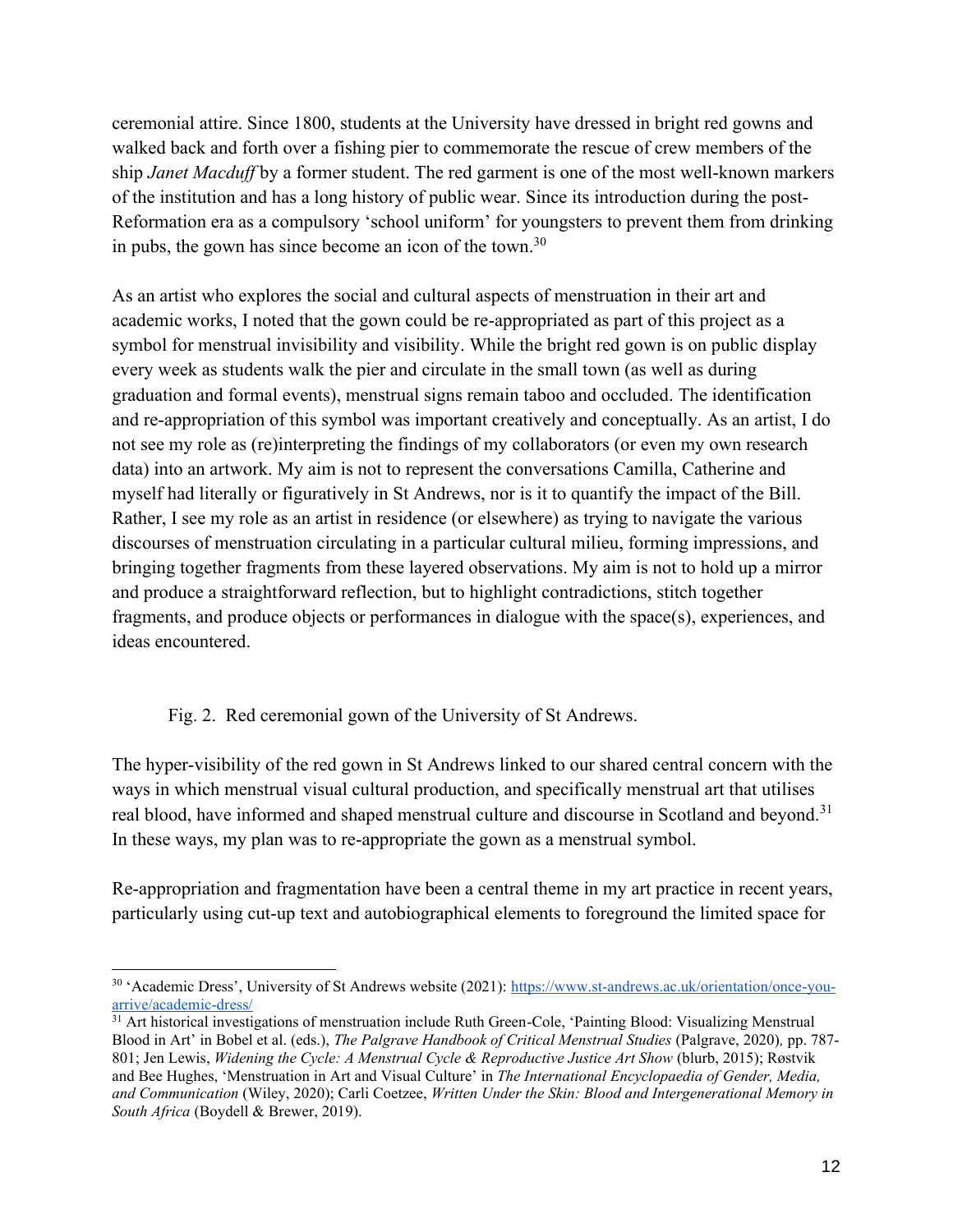gender-diverse experience in medical and everyday framings of menstruation.<sup>32</sup> These works also aim to explicitly counter the historic absence of menstruation in everyday life in the UK, characterised by Victoria Newton as 'a historical shift from the invisible menstruating woman to invisible menstruation'.<sup>33</sup> While political and public discourses have shifted towards vocalising (and making visible) menstrual products as a key component of gender and economic social justice, the turn towards menstrual management as a panacea has continued to maintain the invisibility of menstruation itself. Though period products are now part of mainstream discourse, menstruation itself remains absent (with its visceral, inconvenient, affirming, and contradictory materiality), as does the labour of those who make the provision of menstrual products possible.

With only one official visit under my belt for this project, and the second in March 2020 cancelled due to a strike (which we supported) *and* the worsening international news about Covid-19 (and eventual 'lockdown'), my preliminary notions about a co-produced, participatory, performance-led work were thrown into disarray. Instead, we turned to the historic documentation we explored during my first visit, especially the photographic archive of the feminist documentary photographer and St Andrews alumni Franki Raffles held in University Special Collections. This rooted me somewhat with the rhythms of the town, and the history of feminist health activism in Scotland documented by Raffles in the 1980s and early 1990s.

Fig. 3. Franki Raffles, *Western General Hospital Laundry*, August 1993. Lothian Health Campaign, Franki Raffles Photography Collection, University of St Andrews Library and Edinburgh Napier University Special Collection.

I was particularly struck by Raffles' photographs documenting the everyday work and workers of hospitals in the Lothian region. *Western General Hospital Laundry* (1993) in particular, with the billowing piles of cloth and neat folded stacks of crisp white linens, brought to mind the contrast between the clinical and hygienic practices of medicine - and menstrual self-care - in contrast with the sometimes messy realities of medical treatment and the leaky menstruating body. Washing and keeping the body clean has so often been considered 'women's work', and in Raffles documentation we see a respectful portrait of hidden labour and gendered pressure.

The first visit offered unique insights into the contemporary and historic contexts of St Andrews, leaving me excited to unravel the story of menstruation in the town further. This enthusiasm was challenged during the strike and pandemic, leaving the project uncertain, and the threads I had gathered in January slipping through my fingers. As I adjusted to thinking about the project and St Andrews from afar, the need for a physical connection to anchor my creative practice became

<sup>32</sup> B. Hughes, *Performing Periods: Challenging Menstrual Normativity Through Art Practice*, Doctoral Thesis, Liverpool John Moores University (2020).

<sup>33</sup> V. Newton, *Everyday Discourses of Menstruation: Cultural and Social Perspectives* (London: Palgrave, 2016), 183.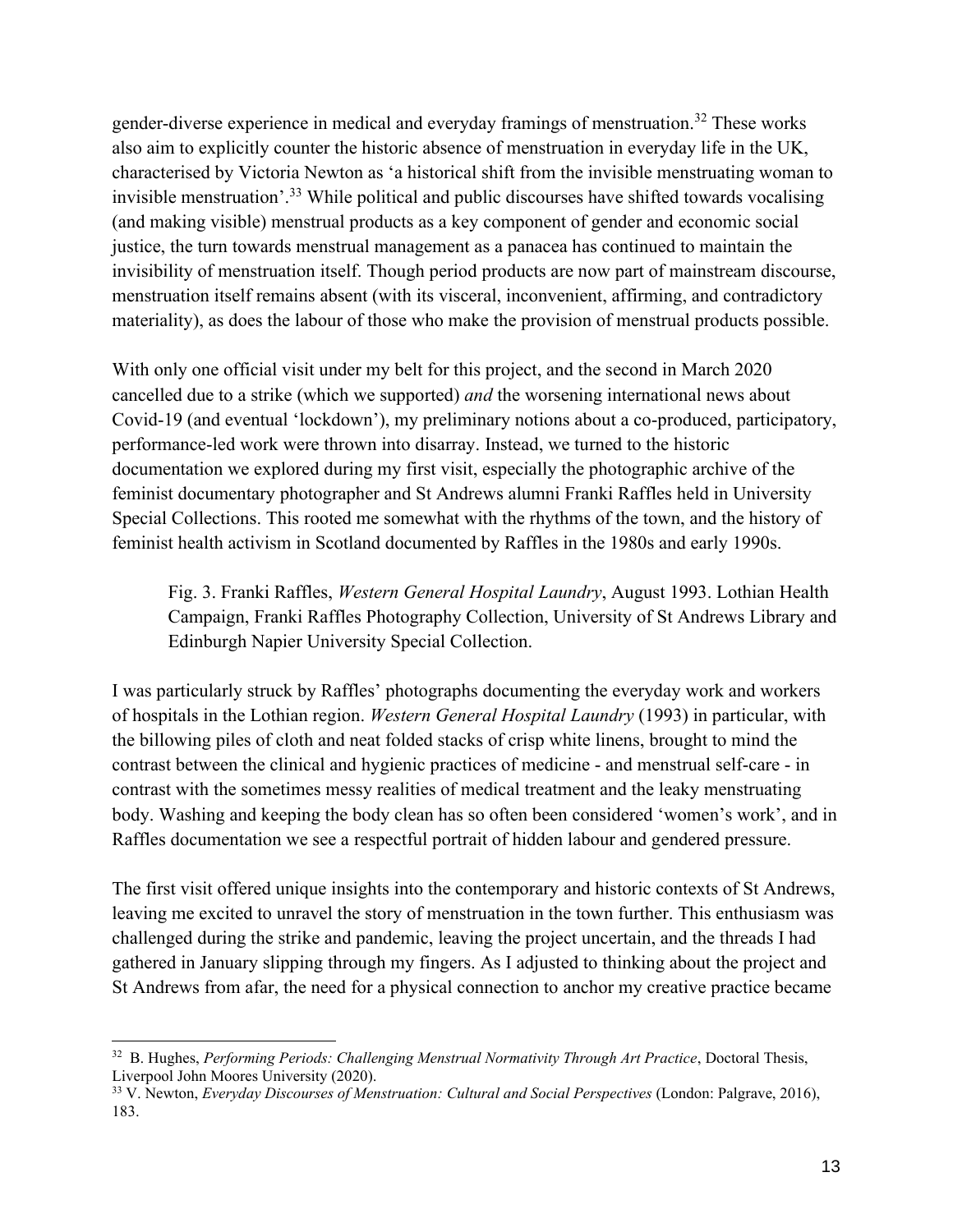evident; enter the red gown. I purchased a red gown of my own, had it shipped to my home, and started exploring its components.

As I got to know the gown's material and details, I began reflecting on the prevalence of the gown in the university's marketing materials - for example a photograph of the pier procession on campus maps, and splashed across the website. The consistent presence of the gown in the University of St Andrews' collective identity became solidified as a significant symbol, which could be re-formed around the role of Scottish Universities in this historic moment for menstrual equity. At the same time, the 'lockdown' meant that no-one was walking the piers in St Andrews anymore, that the gown was back in the closet, and that the ambitious Scottish 'Period Poverty' plan would be tested in ways unforeseen by policy makers.

The Scottish Act was necessitated by the need to grapple with economic inequalities in Scotland. The pandemic only underscored this. Likewise, our symbolic gown also documented a history of privilege and financial exclusion in St Andrews through its price and manufacturer. For months, we tried to find out where the gowns were made, by whom, and how. After numerous emails and phone calls, the makers of the gowns – leading UK academic gown providers Ede & Ravenscroft - replied after we were vetted through a St Andrews retail connection. The gowns were simply made in Littleport in England, and constructed of dyed wool and velveteen. The reason for the secrecy was financial and legal. A few years prior, a new academic dress company tried to make the red gowns cheaper and more accessible. This led to a lawsuit with Ede & Ravenscroft who argued that no-one else had the right or ability to make the red gowns as well as them.<sup>34</sup> Ede  $\&$ Ravenscroft gowns are today sold for £159, whereas competitor Churchill Gowns slashed this down to £89. The lawsuit continues, while the gowns are still being sold and worn by new generations of St Andrews students. This financial background was interesting to us as part of unpicking the privilege, economic realities, and creation of the gown itself. Furthermore, it seemed to echo the conversation around menstrual products: are they a necessity that should be free (like toilet paper) or a luxury one can chose to opt out of? Should institutions provide or subsidise these items, or is it up to the individual to acquire the necessary funds? At a moment when menstrual products became free in Scotland, the gowns remained inaccessible to many. Arguably, both items are needed to appear as a St Andrews student – the menstrual product to avoid leaking and embarrassment, and the gown to be part of the elite intellectual academic community.

Herein were the beginnings of my project to re-make the red gown, to un-pick and cut-up its association with academic prestige, and create a new link with menstrual work. The gown itself, a heavy wool garment covering the body from the shoulders to calf, simultaneously marks the

<sup>34</sup> Margaret Taylor, 'Fight over St Andrews gowns Hots up as Replica Firm Makes New Legal Case', *The Herald Scotland* (20 November 2019): https://www.heraldscotland.com/business\_hq/18046894.fight-st-andrews-gownshots-replica-firm-makes-new-legal-claim/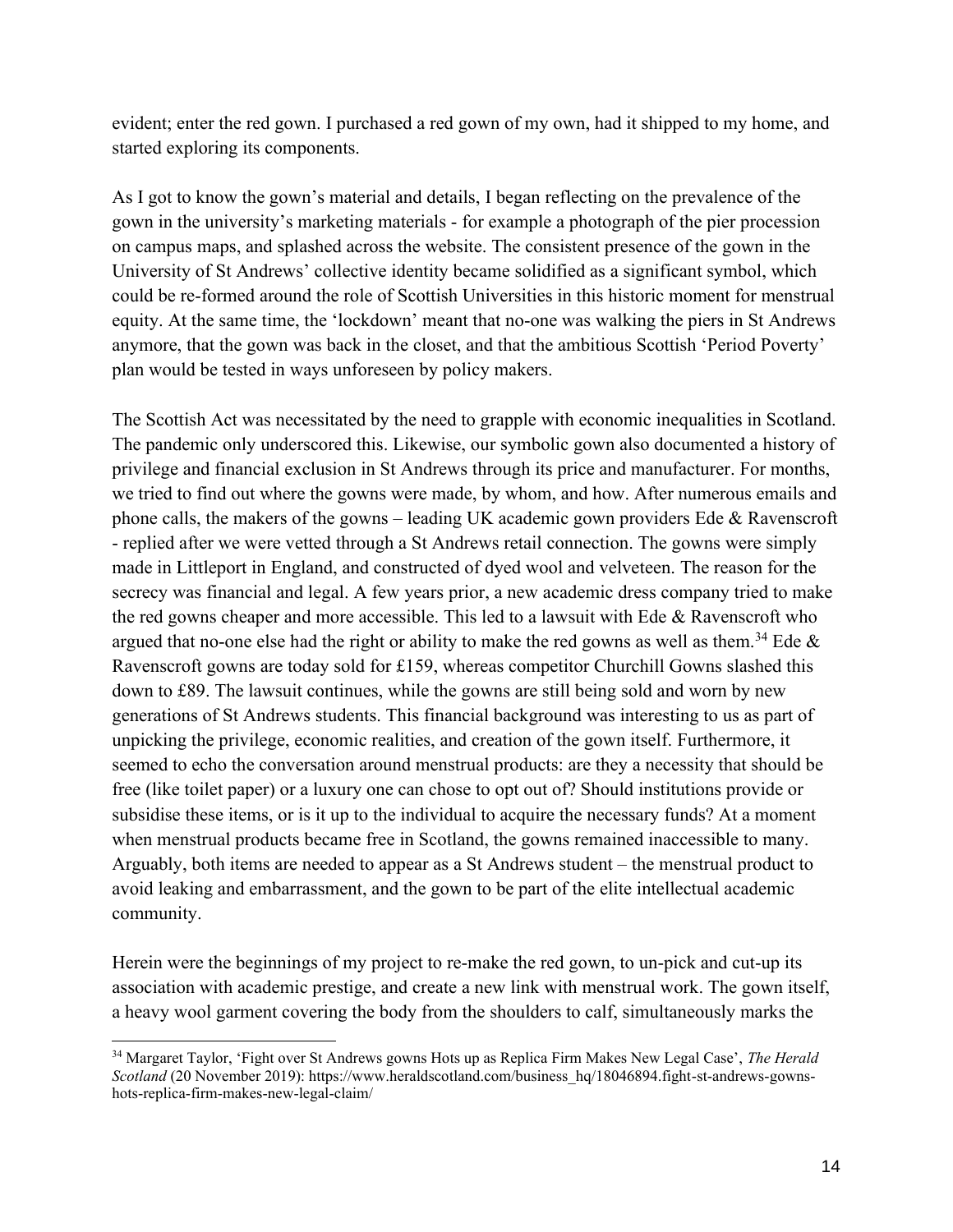wearer as part of this academic community whilst shrouding the body beneath its voluminous folds. This dichotomy - hyper-visible, yet hidden - called to mind the strands of presence and absence inherent in menstruation research, experience, visual cultures, and policy-making. The gown itself became the site of my artistic exploration as I set about devising a process of making that mirrored the processes and themes uncovered by my first research visit.

Fig. 4. Bee Hughes, *Blood Lines: Sampler*, 2021. Hand stitched tampons and hand embroidery, cotton on synthetic gown.

I resolved to unpick and undo the gown, document its various threads, the panels of wool and velveteen, and the hidden supporting structures within the garment, in order to re-make them as symbols of menstruation. The gown was never intended to symbolise menstruation - indeed the very fabric of centuries of academic life has been built around the Cartesian notion of an immaterial intellectual self - the body is obscured, even denied, in favour of intellectual authority. Herein I find the humour *and* significance in dragging it into conversations about menstruation, of entwining it with the public, private, political, and academic discourses around fleshy, leaky bodies of people who menstruate, and how to support them.

While my residency was halted, studio work became difficult due to the pandemic, and progress has slowed, there is still value in reflecting on how this project came about and how my practice developed in response to the specific social, cultural, and political conditions of St Andrews, and Scotland. In a future article, we will reflect more on the artistic process and any outcome made in response. While we entered lockdown, our collaborative work by necessity shifted from the live residency to the aspects foregrounded above: menstrual art history, and to explore how menstruation had been made both absent and present in previous creative projects in St Andrews and Scotland.

### **Conclusion: Making menstruation visible?**

As Scotland combats Period Poverty, the gown is a reminder of underlying economic inequalities. While the gown manufacturers lawsuit continues in the courts, the episode clarifies how the gowns also tie St Andrews to a history of economics and privilege of access to the paraphernalia of studenthood. Not all students can afford the gown, and, as we know, some utilise the foodbank too. Some students thus welcomed the alternative, cheaper gown, excited to finally access the proper academic 'look', wrapped in red and visible to the world. In what is often assumed to be a privileged space – like St Andrews, Scotland, or the Global North – it is easy to focus on status symbols such as the red gown or a generous menstrual product policy. The underlying issues, whether poverty or stigma, will likely not dissipate only through such a lens. Like menstrual products, the economic fight around the red gowns benefit companies first and foremost. Whether gowns are sold by Ede & Ravenscroft or Churchill Gowns, or menstrual